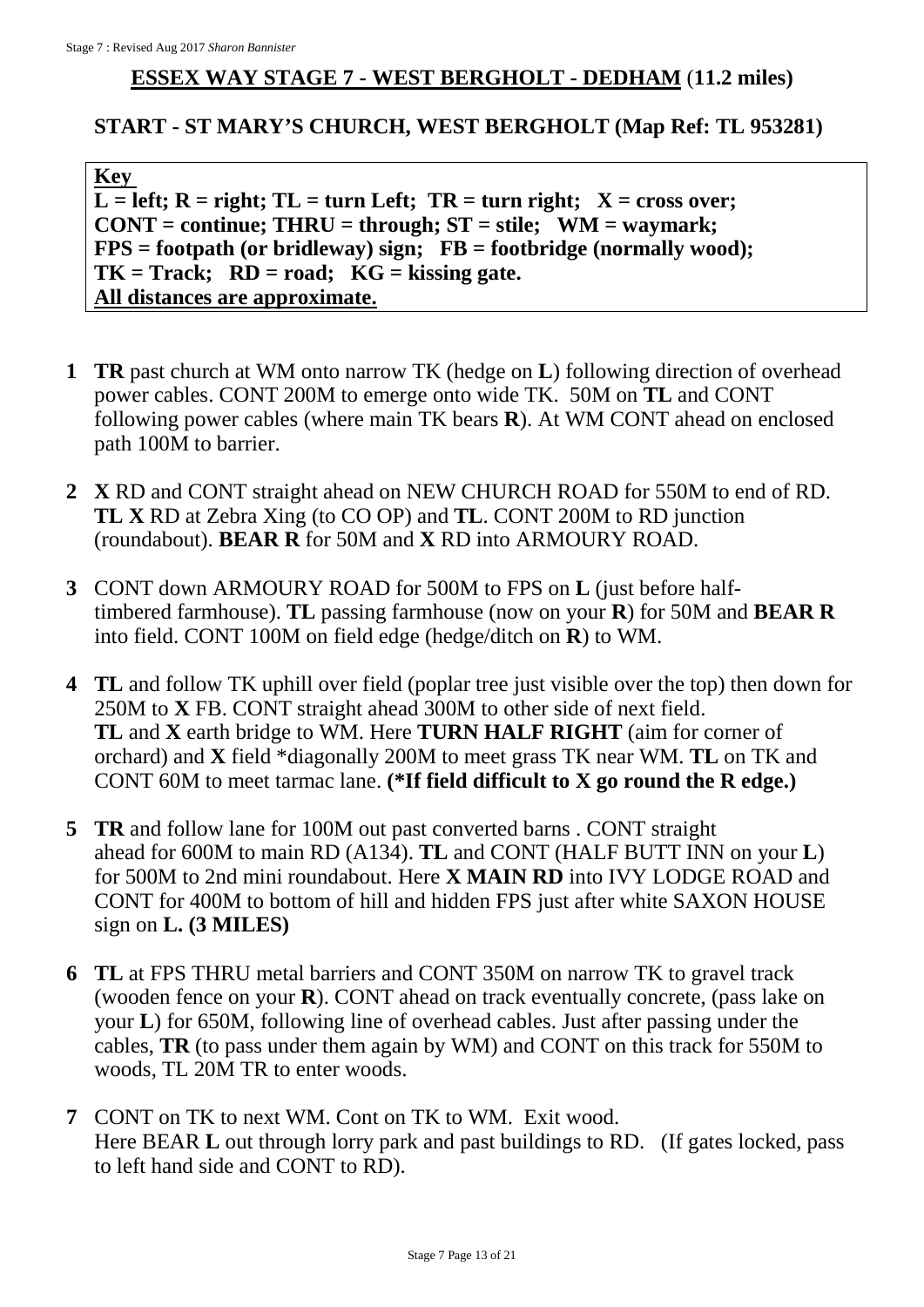- **8 TL** at RD for 200M to RD junction. **TR** into HOLLY LANE. CONT down HOLLY LANE 900M. After passing white cottage (HOLLY LODGE COTTAGE) on your **R**, **TR** at FPSP. CONT for 70M between barns, nearer to wooden buildings on your **R**, **X** 30M of grass and CONT straight ahead at the WM.
- **9** Ahead on wide TK to WM. CONT to hedge/ditch at very far end of field. At WM here **TL** and CONT (hedge/ditch now on your **R**) for 150M to RD. **(5.0 MILES)**
- **10** At RD (FPS) **TR** for 100M to wooden FPS on **L** by 'DEDHAM VALE VINEYARD' sign. **TL** and follow wide gravel TK 200M to pass black wooden vineyard buildings (on your **R**). Here **BEAR L** and CONT on enclosed grass TK 250M before **X**ing to other side of hedge by FB at WM. **FIELD MAY BE OVERGROWN HERE**. CONT same direction as before (ditch on your **L**) 100M to RD opposite 'KERSEYS'.
- **11** At RD **TR** and CONT 250M (past WET LANE) to road signs. **TL** (signed NAYLAND) and CONT 250M to wooden FPS just after BOXTED HALL entrance.
- **12** At FPS **TR** and follow wide TK for 150M past wooden buildings. At TK junction **BEAR R** for 75M and just past more wooden buildings, (opposite Lt. Church Cottage), **TL** towards WM and follow field edge 200M to RD by Boxted Church. **(6.5 MILES)**
- **13 EITHER**: Go through churchyard there is a water tap by the front gate and **TL** at the RD. **OR**: **TL** towards the old school. **TR** and follow narrow TK for 75M to RD. **TL** at the RD.
- **14** CONT ahead on the RD for 1000M, and when it eventually starts going downhill **TR** at FPS just past pink cottage on your **R**, (CHASE COTTAGE).
- **15** CONT ahead following wide TK which soon goes downhill for 150M then uphill another 500M to FPS on **R. FORK R** here, and CONT to end of Large metal building. **TL** and CONT (wooden farm office on your **R**) to FPS to **R** of barn. **TL** and follow field edge as it bears round **R. Ignore WM on L.**